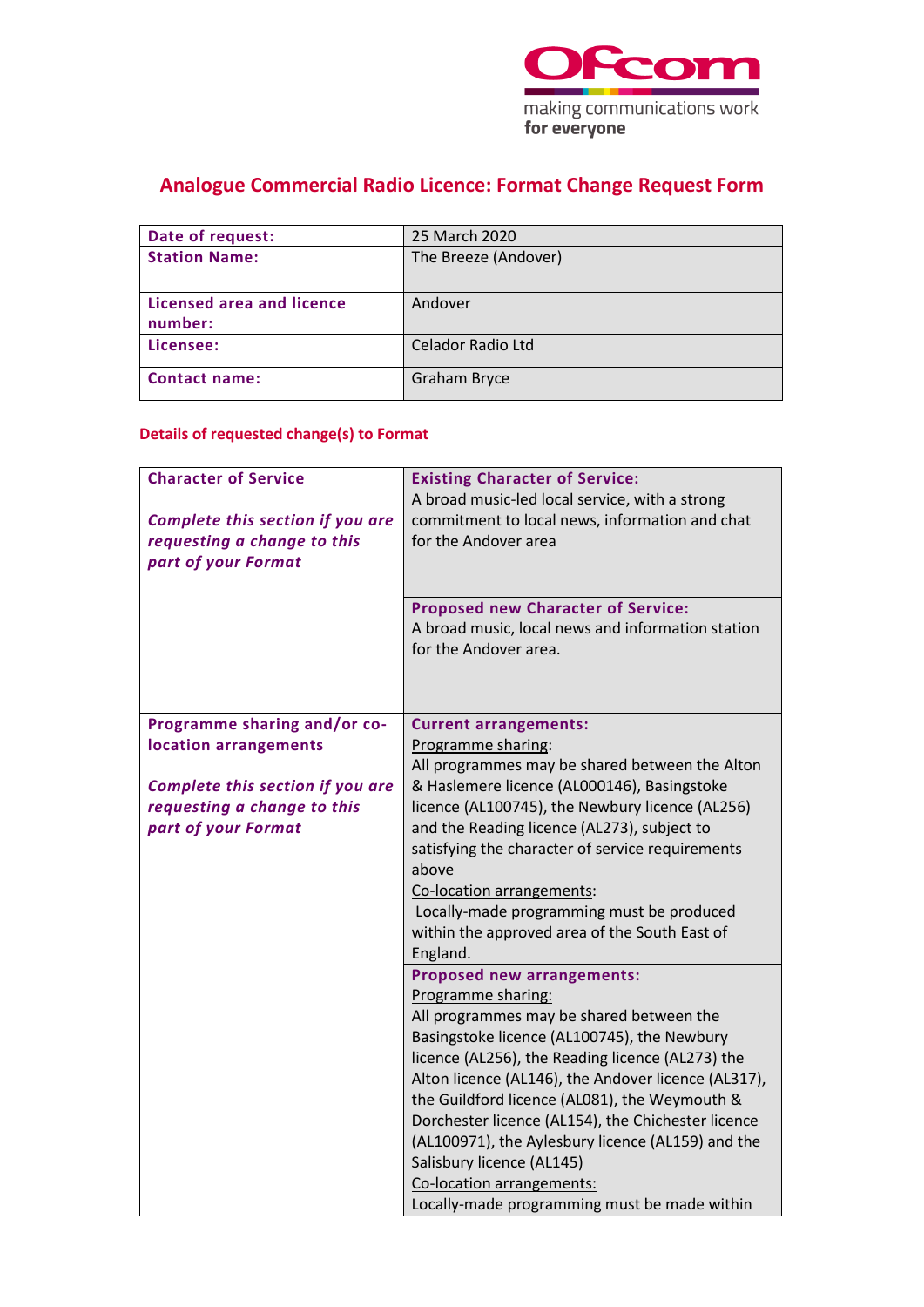|                                                                                                                      | the Approved Area of the South of England (Bauer<br>amended) |
|----------------------------------------------------------------------------------------------------------------------|--------------------------------------------------------------|
| Locally-made hours and/or<br>local news bulletins<br>Complete this section if you are<br>requesting a change to this | <b>Current obligations:</b>                                  |
| part of your Format                                                                                                  | Proposed new obligations:                                    |

The holder of an analogue local commercial radio licence may apply to Ofcom to have the station's Format amended. Any application should be made using the layout shown on this form, and should be in accordance with Ofcom's published procedures for Format changes. 1 Under section 106(1A) of the Broadcasting Act 1990 (as amended), Ofcom may consent to a change of a Format only if it is satisfied that *at least* one of the following five statutory criteria is satisfied:

- *(a) that the departure would not substantially alter the character of the service;*
- *(b) that the departure would not narrow the range of programmes available by way of relevant independent radio services to persons living the area or locality for which the service is licensed to be provided;*
- *(c) that the departure would be conducive to the maintenance or promotion of fair and effective competition*
- *(d) that there is evidence that, amongst persons living in that area or locality, there is a significant demand for, or significant support for, the change that would result from the departure; or*
- *(e) that (i) the departure would result from programmes included in the licensed service ceasing to be made at premises in the area or locality for which the service is provided, but (ii) those programmes would continue to be made wholly or partly at premises within the approved area (as defined in section 314 of the Communications Act 2003 (local content and character of services)).*

Only one of these five criteria need be satisfied in order for Ofcom to consent to the proposed change. However, even if Ofcom is of the opinion that the proposed change satisfies one or more of the statutory criteria, there may be reasons (depending on the particular circumstances of the case) why Ofcom may not consent to the proposed change. The additional criteria to which Ofcom will have regard when exercising this discretion can be found on our website. $2$ 

<sup>&</sup>lt;sup>1</sup> Available at https://www.ofcom.org.uk/ data/assets/pdf file/0024/87405/The-regulation-of-[Format-changes.pdf](https://www.ofcom.org.uk/__data/assets/pdf_file/0024/87405/The-regulation-of-Format-changes.pdf)

<sup>&</sup>lt;sup>2</sup> At https://www.ofcom.org.uk/ data/assets/pdf\_file/0024/87405/The-regulation-of-Format[changes.pdf](https://www.ofcom.org.uk/__data/assets/pdf_file/0024/87405/The-regulation-of-Format-changes.pdf)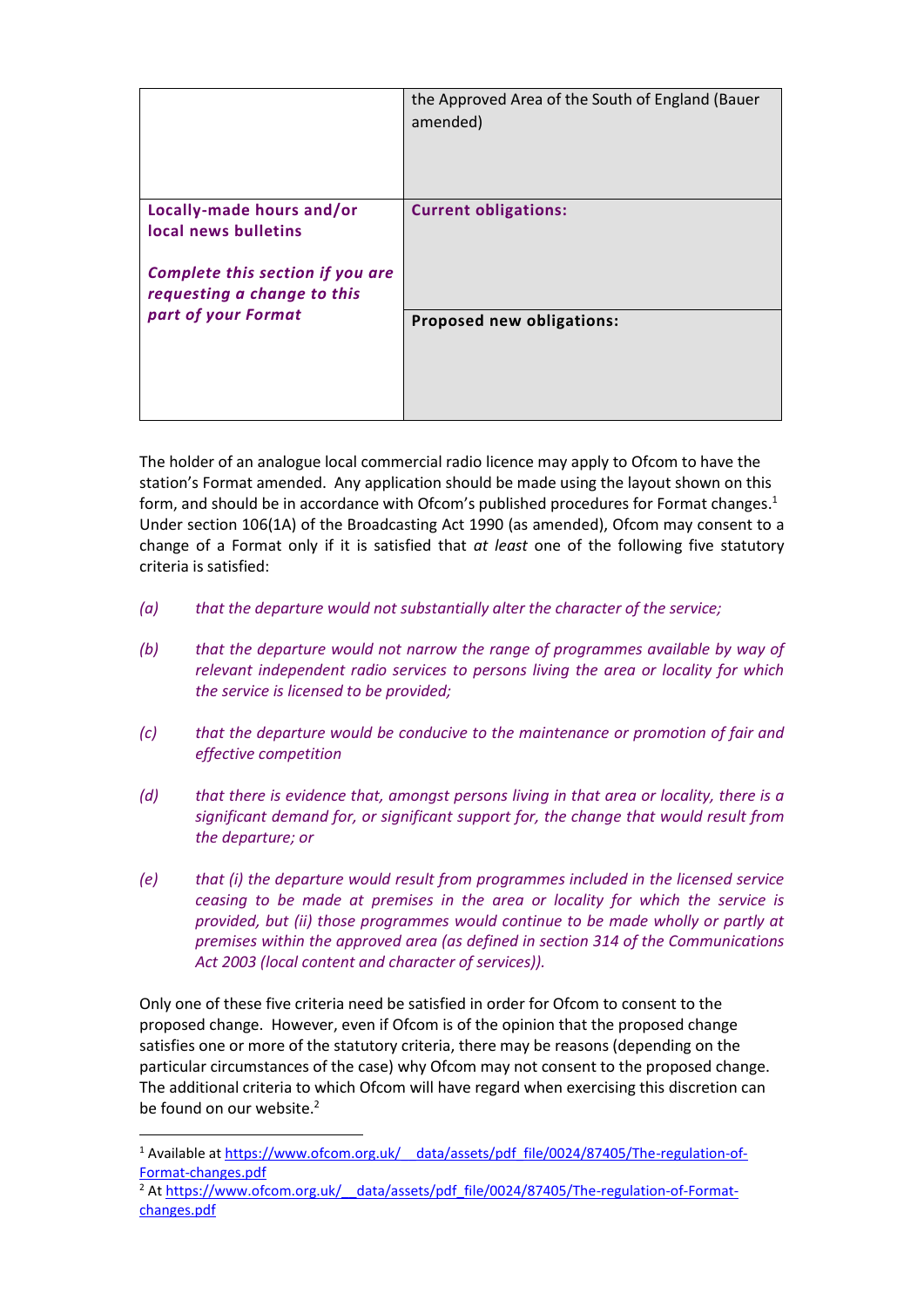Applicants should note that, under section 106ZA of the same Act (as amended), a proposed change that *does not* satisfy the first or last of these criteria (i.e. a change that Ofcom considers *would* or *could* substantially alter the character of the service, or does not relate to the origin of locally-made programmes) must, if it is to be considered further under any of the other three criteria, be consulted upon.

In the event that Ofcom receives a request for Format change and considers that criterion (a) or (e) is *not* satisfied, it will seek confirmation from the applicant as to whether it wishes to proceed with the request (and, if so, whether it wishes to amend or replace its submission in light of the necessity to make it public).#

**Please set out the statutory criterion, or criteria, set out in section 106(1A) of the Broadcasting Act 1990 that you believe is/are satisfied in relation to this Format change request, and the reasons for this.**

- a. The proposed change would not substantially alter the character of service. The change to local hours and programme sharing are in line with Ofcom's localness guidelines. The change in the wording of the character of service is simply a tidying up of the wording to confirm the station's existing provision.
- e. Programmes included in the licensed service will cease to be made at premises in the area or locality for which the service is provided, but those programmes will continue to be made wholly or partly at premises within the approved area.

**Please provide any additional information and/or evidence in support of the proposed change(s) below. In particular, the applicant may wish to outline how they see that the proposed change fits within Ofcom's published Format change request policy<sup>3</sup> and also Ofcom's Localness guidance, which includes our co-location and programme sharing policy. 4**

#### *Notes*

# Ofcom may approve a change under any of criteria (b) to (d) without consultation, or after a consultation of less than 28 days, if Ofcom considers that to hold a consultation at all, or for 28 days or more, would result in a delay that would be likely to prejudice the interests of the licensee. Ofcom may also remove for the purposes of consultation any confidential information submitted by the licensee.

#### **Data Protection**

We require the information requested in this form in order to carry out our licensing duties under the Broadcasting Act 1990, Broadcasting Act 1996 and Communications Act 2003. Please see Ofcom's General Privacy Statement [www.ofcom.org.uk/about-ofcom/foi](http://www.ofcom.org.uk/about-ofcom/foi-dp/general-privacy-statement)[dp/general-privacy-statement](http://www.ofcom.org.uk/about-ofcom/foi-dp/general-privacy-statement) for further information about how Ofcom handles your personal information and your corresponding rights.

<sup>&</sup>lt;sup>3</sup> Available at https://www.ofcom.org.uk/ data/assets/pdf\_file/0024/87405/The-regulation-of-[Format-changes.pdf](https://www.ofcom.org.uk/__data/assets/pdf_file/0024/87405/The-regulation-of-Format-changes.pdf)

<sup>4</sup> Available at<http://stakeholders.ofcom.org.uk/broadcasting/radio/localness/>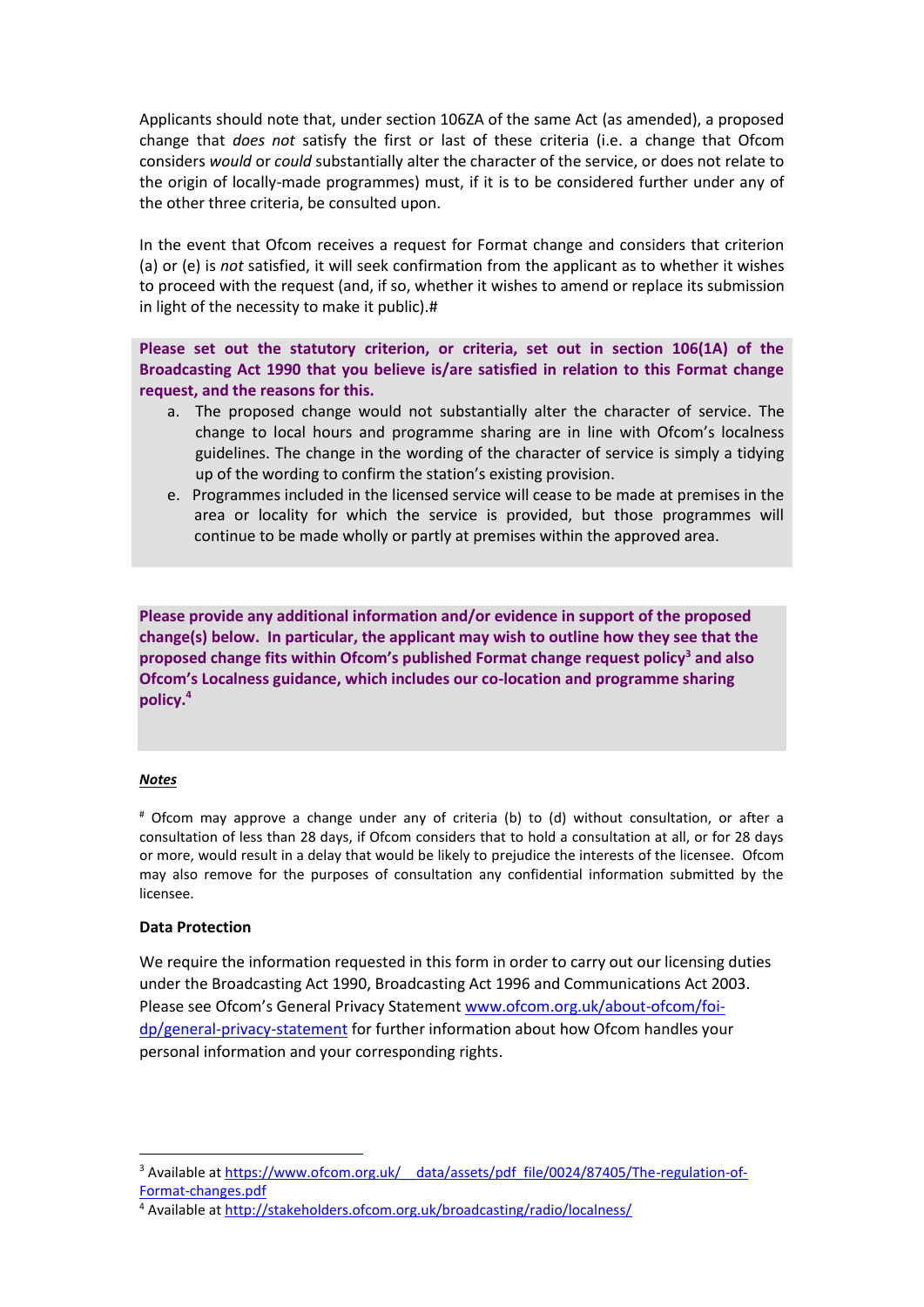# Ofcom notes on the request

## **Statutory requirements**

This request relates to the FM licence for Andover held by Celador Radio Ltd, currently broadcasting as The Breeze.

Every FM local commercial radio station is required to broadcast a service which complies with a defined 'character of service', and also a certain amount of locally-made programming and local news. These requirements are specified in its Format. Locally-made programmes are those made within a station's licensed area or, where Ofcom has approved a wider area relating to that station, that 'approved area.'

Celador Radio Ltd has requested the following changes to the Format of the Andover licence:

- To change its character of service description from *"a broad music-led local service, with a strong commitment to local news, information and chat for the Andover area"*  to *"a broad music, local news and information station for the Andover area"*.
- To share all local programming hours with other commercial radio stations owned by Bauer in the of South of England Ofcom approved area (Bauer amended).

These proposed changes would change the character of service as set out in the Format of the licence, and accordingly can be agreed only if Ofcom is satisfied in regard to one of the statutory criteria set out in section 106(1A) of the Broadcasting Act 1990 (as set out in the request, above).

If we are satisfied in relation to one of the statutory criteria, we are then able to decide whether or not to approve the request, taking account of our published policy criteria.

## **Assessment**

#### Proposed change to 'character of service'

With the regard to the proposed changes to the character of service description, we were satisfied in relation to section 106(1A)(a) of the Broadcasting Act 1990 on the basis that The Breeze will continue to be a broad music station, with an obligation to provide local news and information for listeners in the Andover area, in a manner that is consistent with Ofcom's published localness guidelines.

We were also satisfied that there were no policy grounds upon which to reject this request, taking account of our published policy criteria on Format changes. In particular, for the reason set out above, we were satisfied that the extent of the impact of the change on the character of The Breeze Andover service would be limited.

#### Proposed change to locally made programming requirements

In considering the proposed change to permit the service to share all of its local programming hours with other local commercial radio services in the same approved area, we were satisfied in relation to section 106(1A)(a) of the Broadcasting Act 1990 – that the changes would not substantially alter the character of service. This is because the proposals are consistent with our published [localness guidelines.](https://www.ofcom.org.uk/tv-radio-and-on-demand/information-for-industry/radio-broadcasters/localness)

In addition, as a matter of general policy, Ofcom is content to approve Format change requests relating to localness obligations which are consistent with our published localness